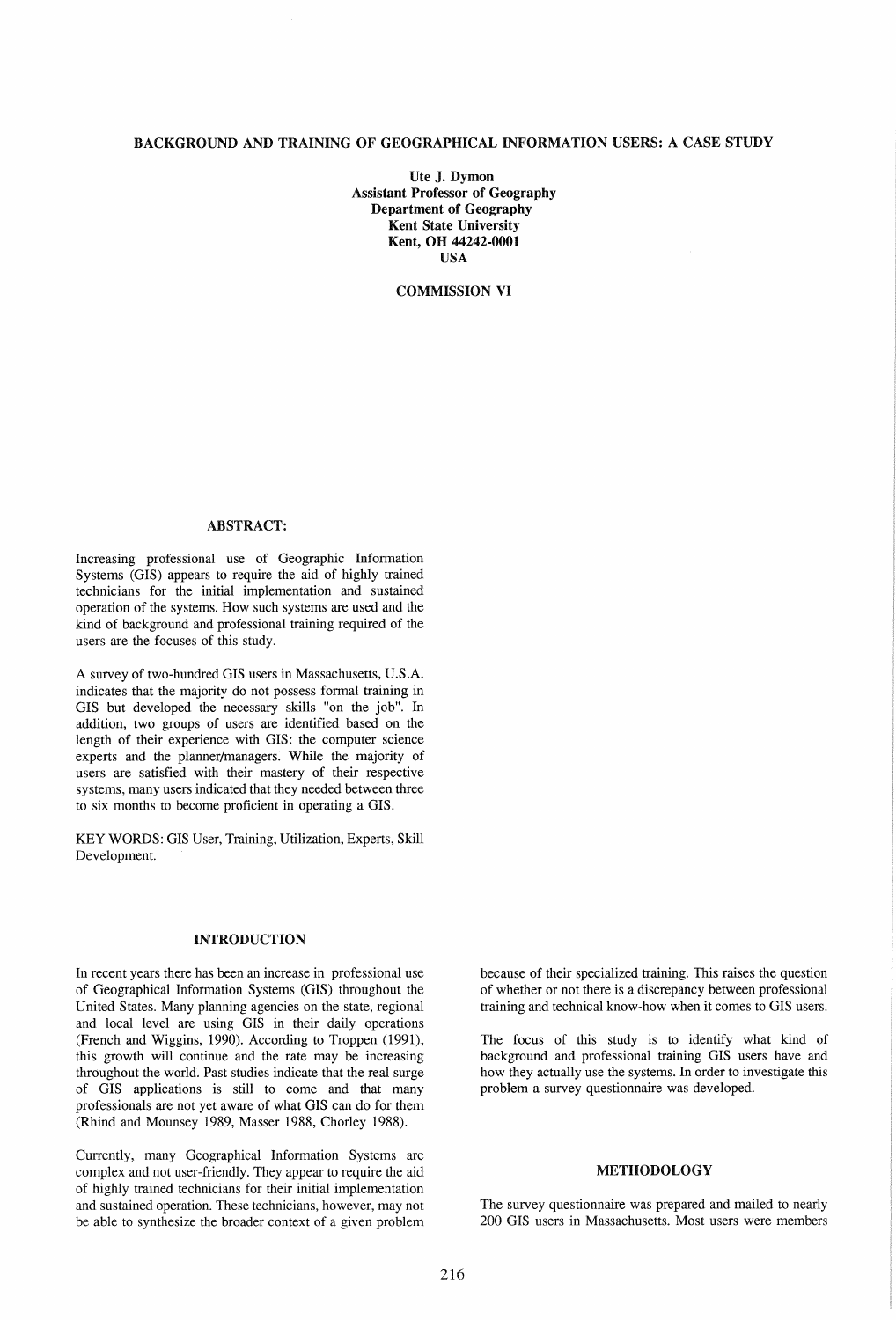of the Massachusetts GIS user group. The questionnaire was designed to ascertain a) their professional and educational backgrounds, b) the activities users are involved with, and c) how well the systems serve them.

## The Sample

Out of the mailed questionnaires 166 were completed and returned. In addition, 28 users were interviewed in person or over the telephone. These were persons referred to by other GIS users. Most of them were either new in the job or were not connected with any professional group or association. This brought the sample to 194 completed questionnaires.

# BACKGROUND AND CHARACTERISTICS OF GIS USERS

The first part of the questionnaire solicited occupational information about the users including name, educational background, years involved with the use of GIS and whether or not they worked in the private or public sector.

Based on the responses, 62.5% worked in the public sector at the federal, state or local level, and 37.5% worked in the private sector including consulting, corporations and industry.

Users were asked how they got involved with GIS. The following picture emerged. The majority of users (56.8%) had computer background while the rest had (1) taken formal courses in GIS, (2) taken one or more workshops in GIS, or (3) trained themselves.

When asked how many years they were involved with GIS and how many years they were in their current positions, the shift into GIS within the job was apparent for most of the respondents.

#### Years Involved with GIS Table 1

|  | 1 - 5 years 87.4%   |
|--|---------------------|
|  | 6 - 10 years 4.8\%  |
|  | 11 - 15 years  3.0% |
|  | 16 - 20 years  4.8% |

Table 1 clearly supports the rapid increase in GIS uses within the past five years. The growing demand to include GIS in the workplace is demonstrated as well. While there were hardly any GIS users in the prior 10 years, there were also only a few early starters who got involved with systems development.

# Years in Current Workplace Table 2

| 1 - 5 years $44.6\%$  |  |
|-----------------------|--|
| $6 - 10$ years  31.6% |  |
| 11 - 15 years  13.8%  |  |
| 16 - 20 years  10.3%  |  |

While Table 1 supports the rapid increase in GIS uses, Table 2 suggests that there are two kinds of GIS users within companies. Either persons train and learn how to use GISs as computer experts or they get involved because of specific projects. Clearly, these are people who benefit from workshops and courses offered in GIS to advance their skills. The other fifty percent however, fill newly-established GIS positions: these persons have either computer background or formal training in GIS, and are users who benefit from the growing market in GIS.

Thus, two user groups emerge from analysis of the background and characteristics data: those with a computer science focus and those with a planner/manager approach. One group of new, more recently hired users has expertise rooted in their training in computer science. In contrast, a second user group has more general education and experience in planning and management. These planner/managers bring to GIS use a rich set of mental models for wide application of geographic concepts. They are people who acquired GIS skills to be able to apply GIS as a tool.

# THE SYSTEM

Of the persons interviewed more than half of them were involved with the original purchase of the GIS used in their workplace. They had an opportunity to investigate various systems. Then, they had some time to learn about the system chosen for their workplace and use it nearly daily or weekly. Nearly 75% of all systems were purchased within the last three years. The majority of systems are multi-users systems and the amount of money invested was between \$ 50,000 and \$ 100,000. The majority of the systems were vector based, but most users indicated the need to integrate raster information. Many complained that this was not possible because of lack of equipment or technical know-how. When asked whether the GIS is regularly upgraded, nearly half of the respondents complained that this was not the case because of lack of the funding.

The assumption can be made that the current recession in Massachusetts has a major impact on the new technology. Systems are not upgraded on a regular bases. This may influence not only the current work environment but also the attitude of users who are becoming more proficient in GIS applications as well as the occasional user who would use the system for a specific project. Without time and effort being given to upgrading, the opportunities for development of new and totally unexpected applications are reduced.

#### Satisfaction With The System

The majority of users (83%) are satisfied with their systems overall, but many complained that the systems were not userfriendly. When persons are asked to rate the ease of using their system the majority of users (82%) felt the systems, are not easy to use. They often had to relearn a specific application after some time had lapsed. They also indicated that the systems are not compatible with other software and that often problems arise when data are integrated. Many cited that the system needed to be expanded because of lack of memory especially when digital data sources are